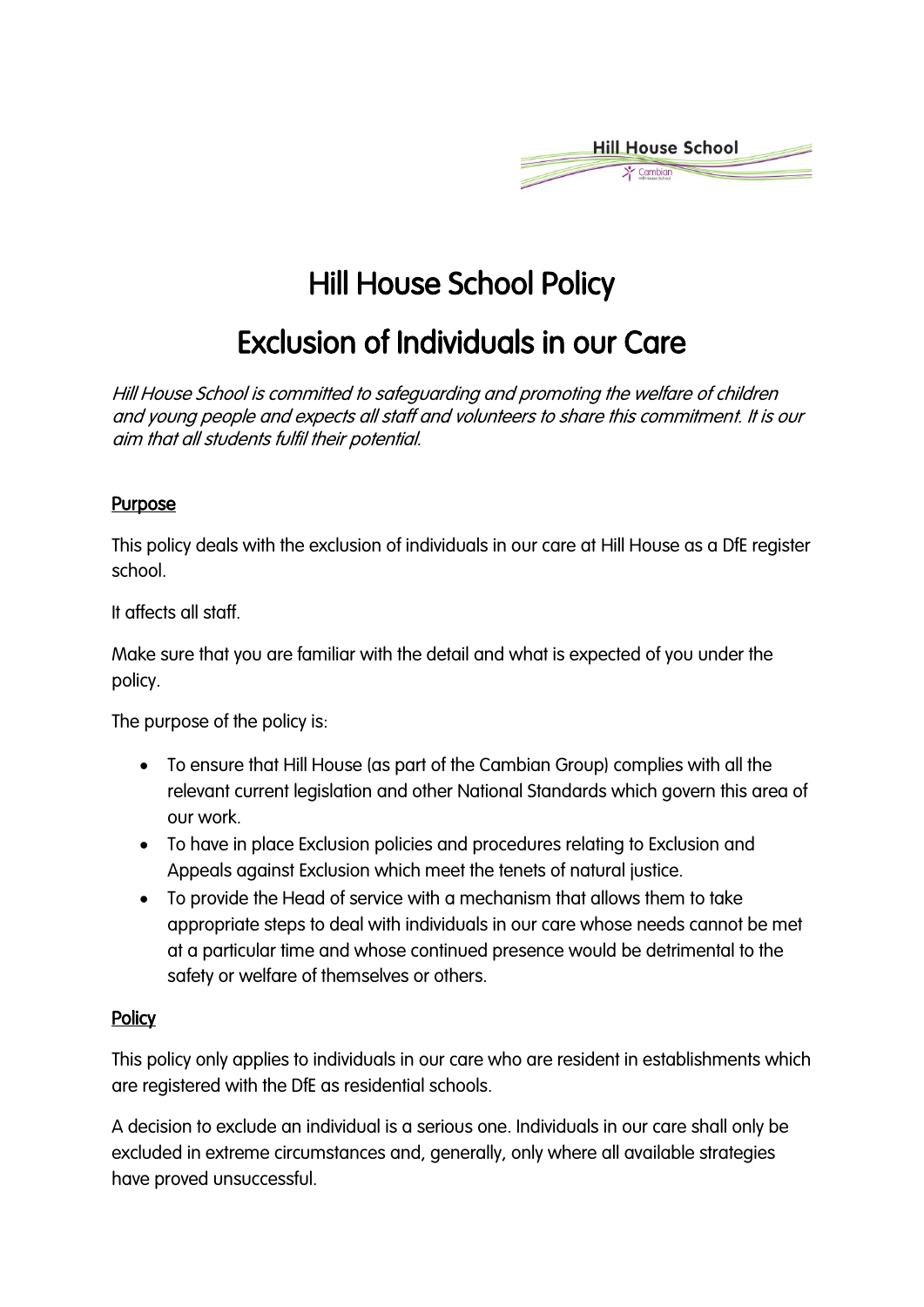Only a Head of Service (or in the absence of the Principal, the Vice Principal) has the authority to exclude an individual in our care.

Individuals in our care shall only be excluded on either a permanent basis, or for a fixed term not exceeding 45 days in any one school year, in accordance with the guidelines and statutory requirements laid down by the DfE.

An Appeals Procedure shall be in place to enable the placing authority to appeal against a permanent exclusion.

There shall be no right of appeal against fixed term exclusions.

The Head of service must consult and liaise with the Director of Operations and involve parents and the placing authority at any time when circumstances arise in relation to any individual in our care which could eventually lead to an exclusion and at all stages before a decision to exclude an individual in our care, either for a fixed term or permanently, is made. This will avoid short notice developments and allow as much time as possible for pre-planning by all concerned.

Within the 48 hours following any exclusion the Head of Service shall provide confirmation of and full information (including a record of the actions taken by staff) regarding the exclusion, in writing, to the parents, placing authorities and the Director of Operations.

Informal or unofficial exclusions are illegal regardless of whether they are done with the agreement of carers. However, there may be occasions where specific and unusual circumstances suggest that rather than using a fixed-term exclusion, an individual in our care returns home with the agreement of the Head of Service, the parents and the LA for a cooling-off period e.g. where such a measure would prevent an occurrence that would lead to a fixed- term exclusion.

The Head of Service must provide a date and time when the individual in our care should return to the school. In the case of a permanent exclusion, the date it takes effect.

The Head of Service must arrange a reintegration interview with parents during or following the expiry of any fixed term exclusion. If possible the interview should be held on the day the individual in our care returns to school. Where it is appropriate the individual in our care should normally attend all or part of the interview. The purpose of the reintegration interview is to assist the reintegration of the Individual and promote the improvement of his or her behaviour. It provides an opportunity to discuss how behaviour problems can be addressed, what measures can be put in place to support his/her continued education. It is good practice to combine the notice relating to a reintegration interview with the notice of informing the parent of the exclusion.

In the case of a student aged 18 or over the legislation allows them to appear on their own behalf.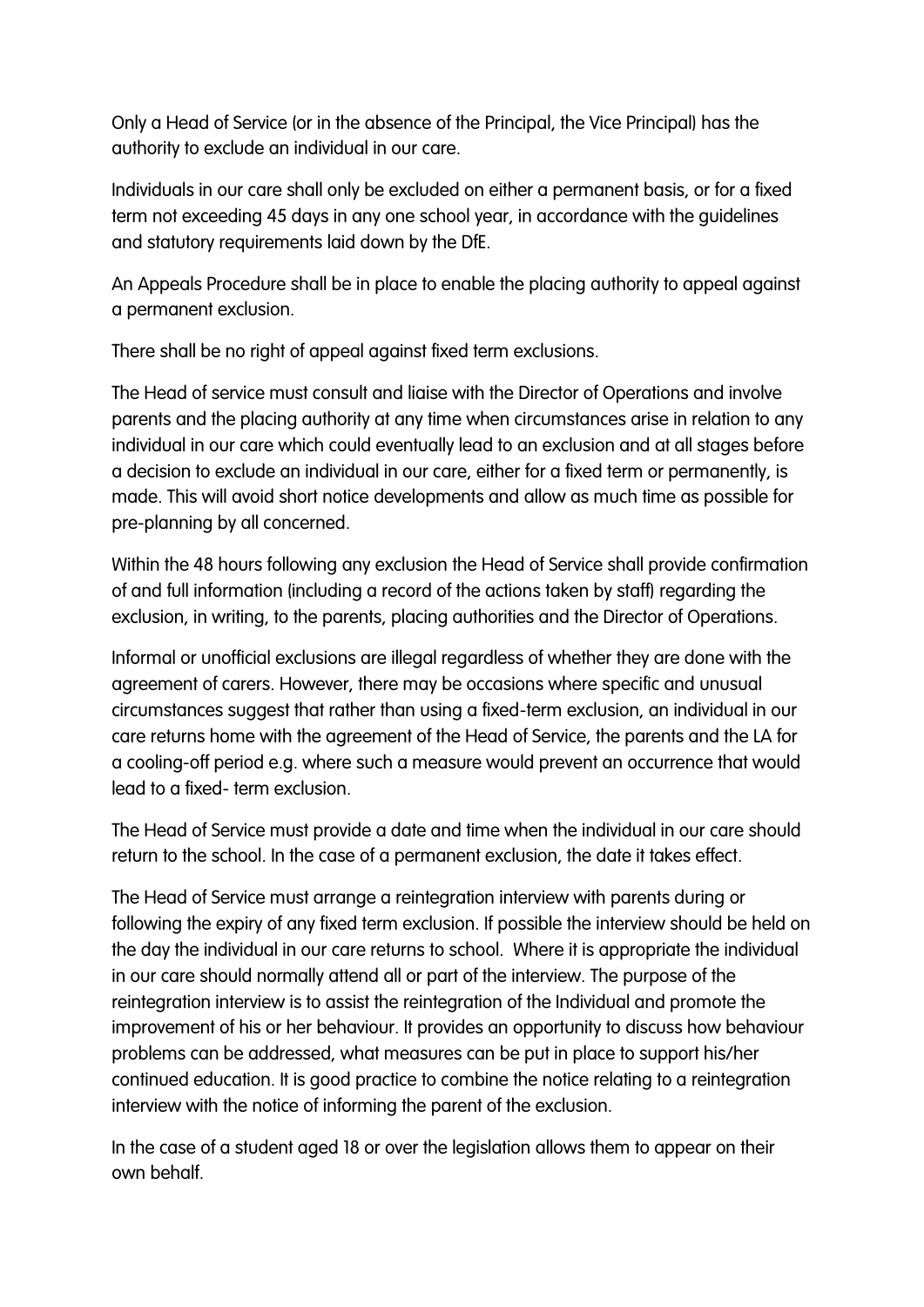# Procedures

The Head of service should note that this policy has been adopted by the Group on the basis that all establishments will carry out comprehensive pre-placement and initial placement assessments on every Individual to ensure that his or her needs can be met satisfactorily before a placement is finally confirmed. Accordingly, it is anticipated that the authority to exclude an individual in our care will be used only in exceptional circumstances (usually where the issue which has arisen could not reasonably, and or by proper prior assessment, have been previously foreseen).

In establishments catering for individuals with complex learning difficulties who are placed in the establishment in question for 52 weeks a year, exclusion should only be considered and take place where:

The degree or frequency of the individual in our care's severe challenging behaviours increases to such a significant extent beyond those apparent and in the contemplation of the parties at the time of his/her admission, and poses an unacceptable risk to the individual in our care, other individuals in our care or staff.

The individual in our care's medical or psychiatric condition becomes such that he/she requires specialist medical or psychiatric treatment of a kind that the establishment concerned is not equipped and/or qualified to provide.

# Fixed Term Exclusion

In the event of the fixed term exclusion of an individual in our care with complex learning difficulties (placed at the establishment for 52 weeks a year) the following procedures should be observed:

- The parents and Authority will be notified by telephone at least seven days before such exclusion takes place, and the exclusion to be confirmed in writing not later than 48 hours after the telephoned notification.
- Following any such notice the establishment and the Authority will consult together in partnership to determine how the Individual's new needs should best be met.
- At the start of any period of exclusion the individual in our care will be returned to the care of the Authority/parent(s)/guardian(s) as appropriate until either agreement is reached between the establishment and the Authority for the Individual's return to the establishment or the expiry of the fixed period of the exclusion, whichever is earlier. The cost of any transport shall not be the responsibility of the establishment.
- The fees will continue to be paid at the full rate and accommodation will continue to be held available for the individual in our care at the establishment until the individual in our care returns to the establishment or is permanently excluded or the placement contract is otherwise terminated.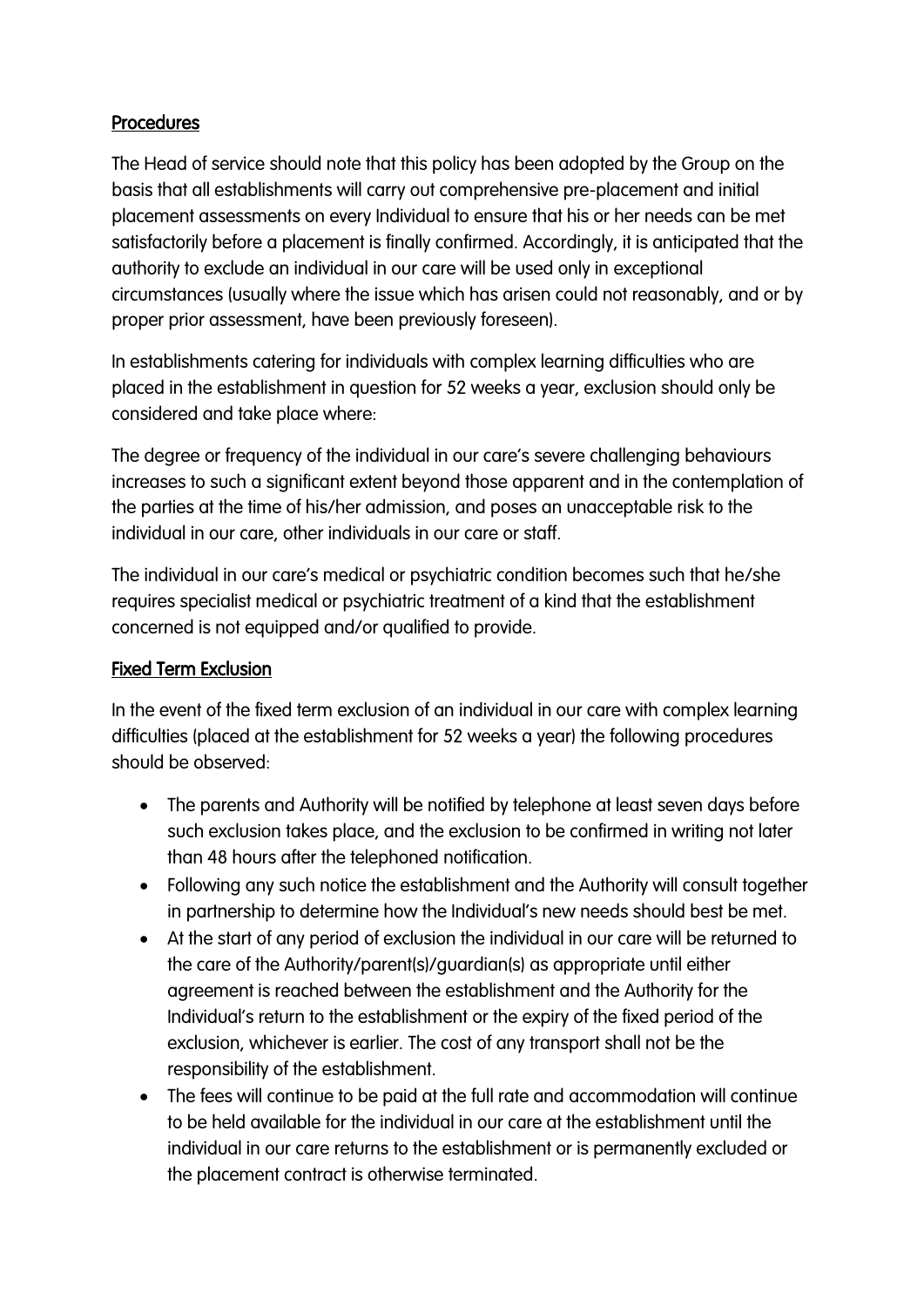In the event of a fixed term exclusion of an individual in our care with Asperger Syndrome/Autism (placed at the establishment during term time only) the following procedures should be observed:

- The parents and Authority will be notified by telephone at least 24 hours before such an exclusion takes place except in the case of emergency when such telephone notification will be given at the earliest time practicable and in each case confirmed in writing not later than 48 hours after the telephoned notification.
- The individual in our care will be returned to the care of the Authority/ parent(s) / guardian(s) as appropriate until either agreement is reached between the establishment and the Authority for the individual in our care's return to the establishment or the expiry of the fixed period of the exclusion, whichever is earlier. The arrangements and cost of any transport shall not be the responsibility of the establishment. However, where the Principal makes arrangements for returning the individual in our care home, she/he may decide that the cost will be borne by the establishment.
- Fees will continue to be paid at the full rate and accommodation will continue to be held available for the individual in our care at the establishment until the individual in our care returns to the establishment or is permanently excluded or the agreement is otherwise terminated.

#### Permanent Exclusion

Written notice of any permanent exclusion of the individual in our care will be given to the Authority and the individuals in our care parent(s)/guardian(s) and will include details of the Appeals Procedure which the Authority will then be entitled to exercise in accordance with the terms of such procedure. Details of the Appeals Procedure are set out in the Policy section above.

The Head of service shall note that, where exclusion is permanent, the placing authority ceases to be responsible for the payment of fees as from the date of the decision to permanently exclude. The Fees Invoicing Department of the Group shall therefore be informed without delay of that date in order that the necessary amendments can be made to fee invoice procedures.

Parents and placing authorities should be informed of The Behaviour Support Policy and this policy on Exclusion when individuals in our care are admitted.

Where exclusions take place, a summary document shall be produced by the Head of Service giving details of the circumstances leading up to the exclusion. This should be forwarded to those parties referred to at para 2.7 above.

Excluded individuals in our care shall only be handed over to a responsible and known adult.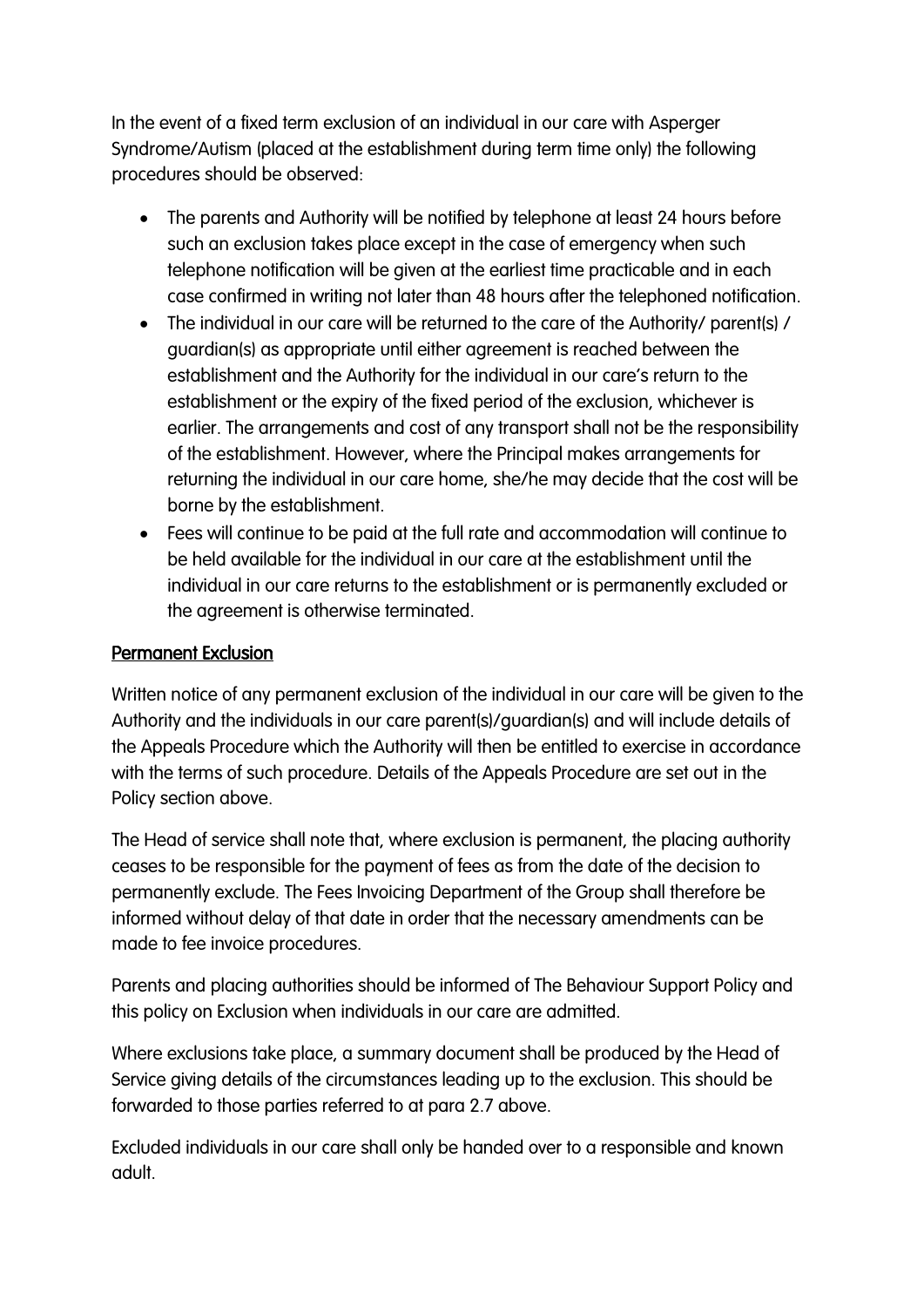If the parent does not comply with the request of the Head of Service to receive the individual in our care at home, the school must have due regard for the individual's safety in deciding what action to take. If efforts to resolve the issue with the parents are unsuccessful the Head of Service should seek advice from Social Services and consider whether to contact the Education Welfare Service.

All exclusion cases should be treated in the strictest confidence. Only those who need to know the details of exclusion should be informed of them.

Where appropriate, individuals in our care on fixed term exclusions shall be given work to be done at home and returned to the schools/centre for marking.

Individual fixed term exclusions should be for the shortest time necessary.

Every effort should be made to avoid exclusions which result in an individual missing a Public examination.

In operating the procedures in this policy, the Head of Service should take note of the general guidance issued by the DfE in the updated 2017 document "Exclusion from maintained schools, Academies and pupil referral units in England A guide for those with legal responsibilities in relation to exclusion".

The guidance is designed to ensure fairness and openness in the handling of exclusions and whilst it is not strictly binding on independent schools it is the Group's policy to have regard to it in managing exclusions.

# Exclusion Appeal Procedures

#### General Principles

Natural justice and the intention that independent establishments catering wholly or mainly for individuals in our care with SEN shall operate procedures similar to those required of maintained schools require that an Appeals Procedure against the permanent exclusion of an individual in our care shall be in place.

There shall not be an Appeals Procedure in relation to fixed term exclusions, only in relation to permanent exclusions.

The appeal shall be entered on behalf of the individual in our care and in his/her best interests and will, in effect, be an appeal for his/her reinstatement.

The appeal shall be entered by the placing authority (as the party with whom the establishment has a contract) which shall undertake such prior consultations with parents/guardians as it thinks fit.

Notwithstanding the above, Cambian Group retains the right of final decision which shall be binding on all parties.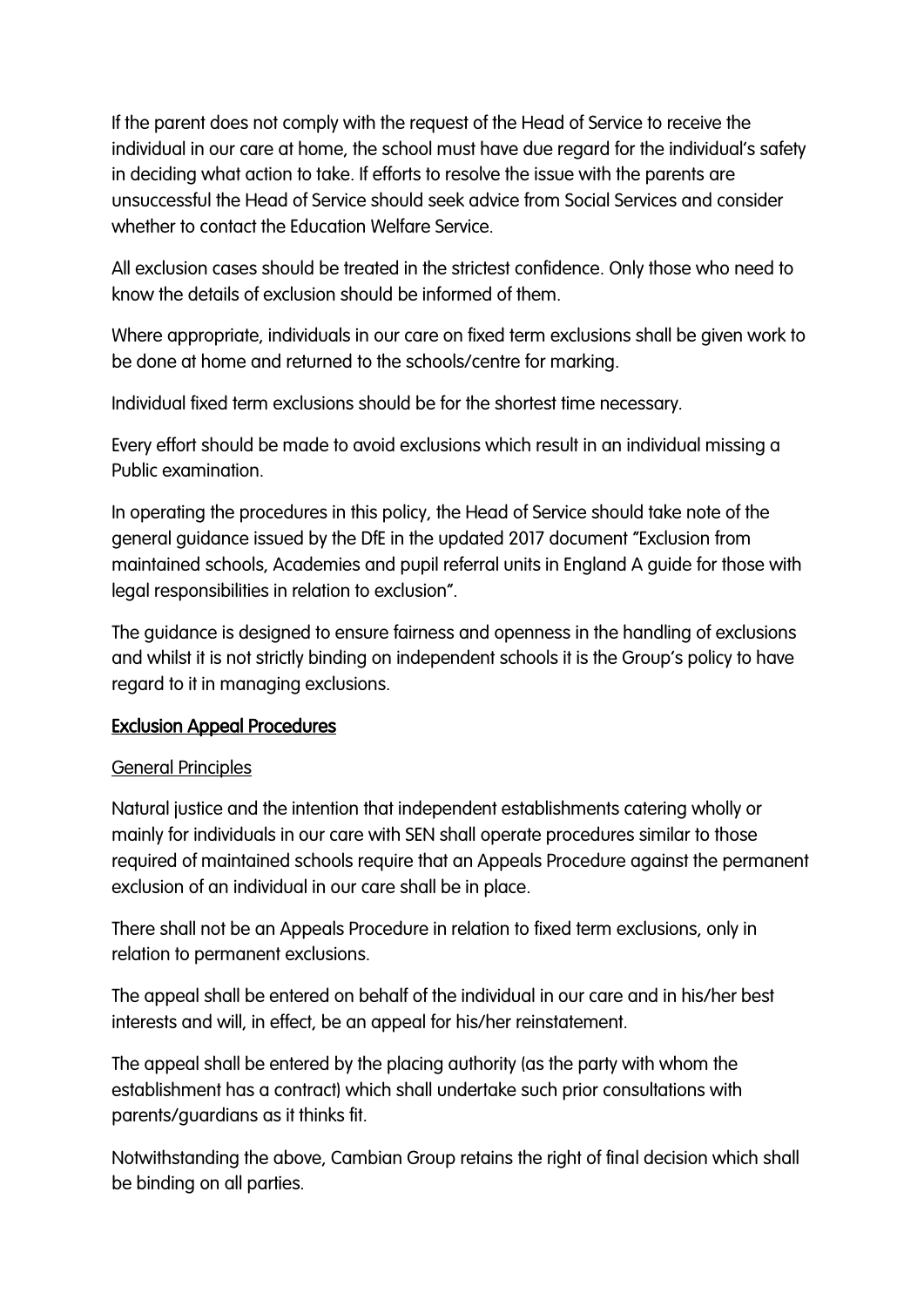# Appeals Procedure

If and when the decision to permanently exclude has been made the placing authority (referred to below as 'the authority') and the parents/guardians will be informed in writing of the right to appeal and told of the procedure for doing so by letter in the form attached.

The appeal by the authority must:

- be in writing;
- be sent to the Head of the establishment within one calendar month of the date of the notification letter under 4.1;
- specify in reasonable detail the grounds upon which the appeal is based.

When a written appeal, in correct order, has been received, it shall be passed by the Head of Service to the Director of Operations for action. The Head of Service shall be responsible for ensuring that the appeal is in correct order and will liaise with the authority as necessary, in writing, with a view to establishing as clearly as possible the issues to be considered by the Appeals Committee.

The Chief Operating Officer/Director of Operations shall, within two weeks of receiving the appeal, convene a meeting of an Appeals Committee consisting of two nominees of the Board (either or both of whom may be members of the Board and one of whom will chair the meeting) and an independent person of suitable stature. The nominees of the Board shall not be members of staff of the establishment concerned.

The Chief Operating Officer/Director of Operation shall inform the authority of the proposed meeting and of its right to be present together with (at the authority's discretion) the individuals in our care parents/guardians and/or their representatives, and/or to make representations, in writing, to the Appeals Committee (the names of the members of which will have been provided by the Director of Operations prior to the hearing).

Within five working days after the date of the meeting of the Appeals Committee its decision shall be notified, in writing, by the Chief Operating Officer/Director of Operations to the authority and the Head of the establishment.

There will be no further right of appeal against the decision of the Appeals Committee.

During the period from the date of the decision to permanently exclude until the final determination of any appeal:

- the individual in our care shall remain excluded and must not be deleted from either the attendance register or the attendance register until the appeal process has been completed;
- no fees will be payable.